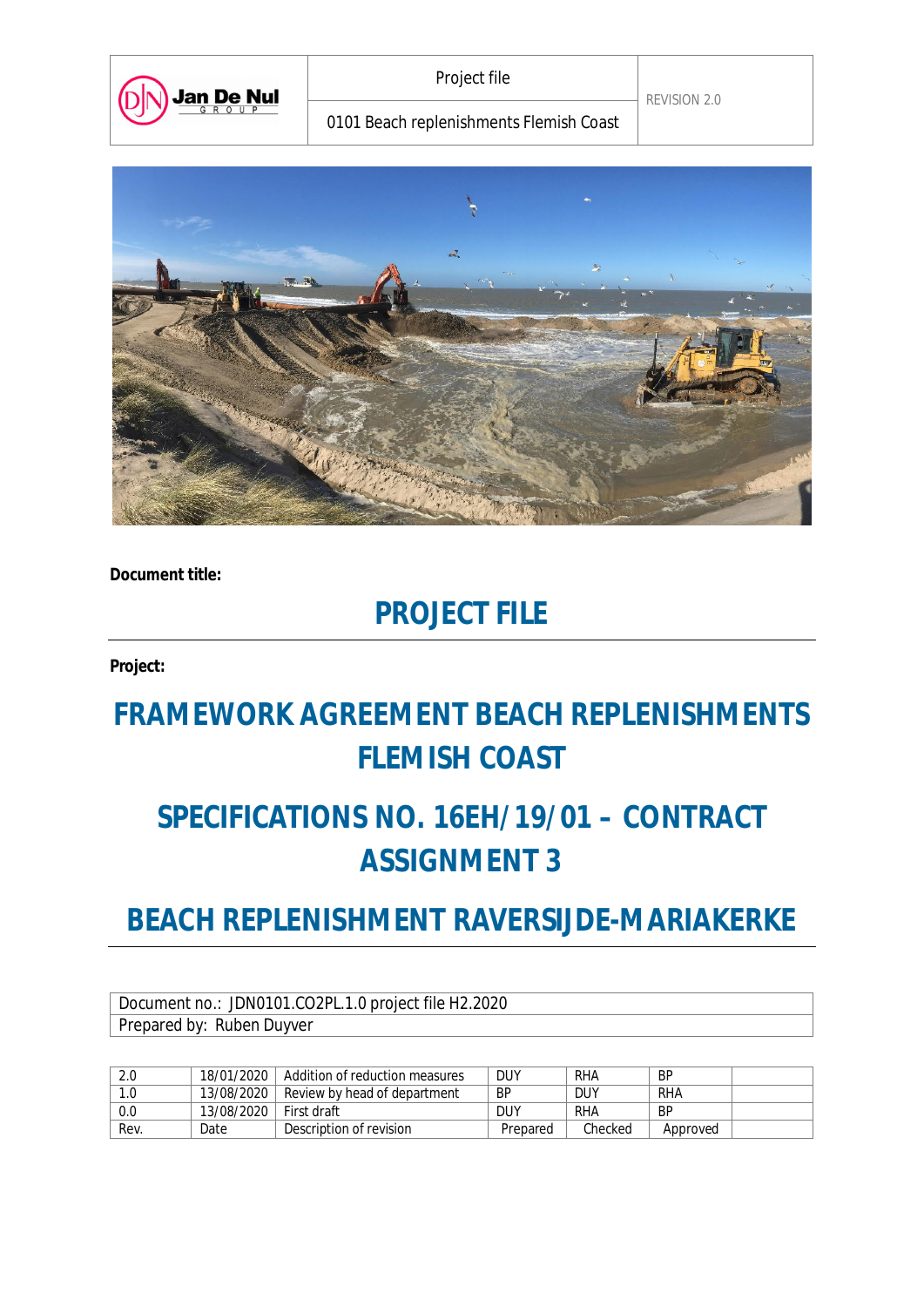

### **0 INTRODUCTION**

On 26.09.2019, a general framework contract with a duration of 4 years was issued to potential tenderers.

5 candidates were selected, with Jan De Nul as the preferred contractor.

On the basis of this framework agreement, several individual contract assignments will be entrusted to the selected candidates.

For each individual assignment, the specific conditions are communicated: location, type of profile, extraction zone, execution term and minimum weekly production.

This assignment is the 3<sup>rd</sup> contract assignment awarded within the scope of the framework agreement and has the following specific conditions:

| Parameter                   | Pre-set specifications                                      |
|-----------------------------|-------------------------------------------------------------|
| <b>Sections</b>             | $97 - 107 (+/- 3,443m)$                                     |
| Length of on-shore pipeline | 3,443m                                                      |
| Profile                     | $+7.5$ m TAW > 1/20 to $+5.0$ m TAW > 1/45 up to connection |
| Extraction zone             | 4a                                                          |
| Execution term              | $08.02.2021 - 05.04.2021$                                   |
| Minimum weekly production   | 60,000m <sup>3</sup> /week                                  |

The start of the preparatory works is scheduled for the January 2021.

#### **0.1 PROJECT DETAILS**

| <b>Name</b>             | Beach replenishment Raversijde-Mariakerke                                         |
|-------------------------|-----------------------------------------------------------------------------------|
| Description             | Executing beach replenishment works on Flemish coasts                             |
| Specifications number   | 16EH/19/01 - File no. 219.000/B3                                                  |
| Client                  | Agentschap Maritieme Dienstverdeling & Kust (Maritime Services &<br>Coast Agency) |
| Award date              | 28 July 2020 (Start of works in February 2021)                                    |
| <b>Execution period</b> | $08.02.2021 - 05.04.2021$                                                         |

#### **0.2 PARTIES INVOLVED**

Jan de Nul NV is the main contractor of this project and responsible for:

- · Deployment of trailing suction hopper dredger ('TSHD');
- · Deployment of floating auxiliary equipment ('FLAP');
- · Deployment of beach equipment ('LBP'): excavators, bulldozers, wheel loaders;
- · Project management and daily management.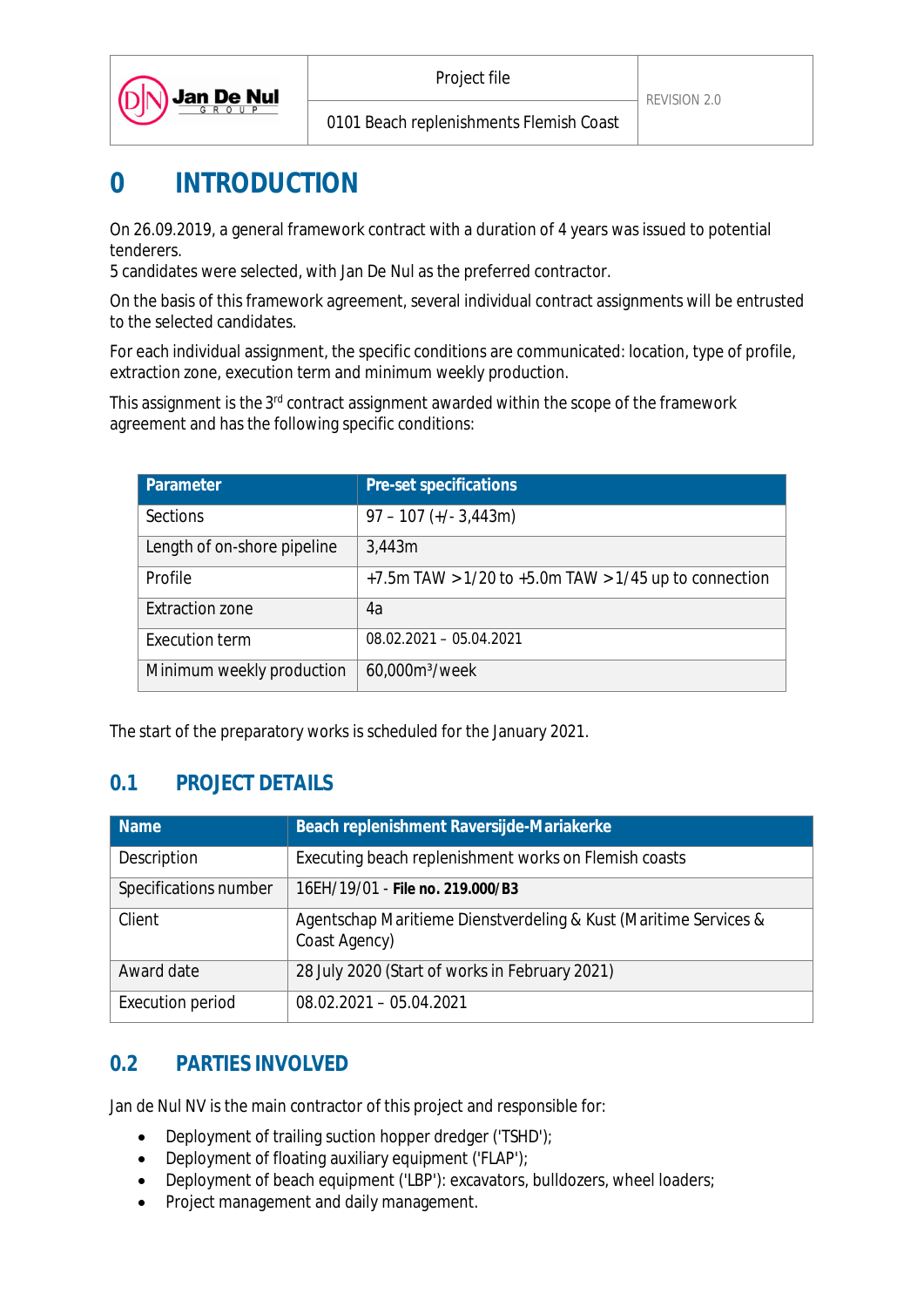

No subcontractors have been engaged.

#### **0.3 PLANNED EQUIPMENT AND PERIODS OF DEPLOYMENT**

| Equipment                  | Deployment period          |
|----------------------------|----------------------------|
| TSHD Pedro Álvares Cabral  | February 2021 – march 2021 |
| <b>Multicat DN43</b>       | January - March 2021       |
| 1 dragline Hitachi         | January – March 2021       |
| 2 bulldozers Caterpillar   | January - March 2021       |
| I wheel loader Caterpillar | January - March 2021       |

## **1 PROJECT DATA**

### **1.1 IDENTIFICATION OF ENERGY AND EMISSION FLOWS [2A]**

List of significant energy/emission flows:

| <b>Energy flow</b>                                            | Scope |
|---------------------------------------------------------------|-------|
| Fuel consumption of trailing suction hopper dredger           |       |
| Fuel consumption of multicat DN43                             |       |
| Fuel consumption of beach equipment                           |       |
| Fuel consumption of other floating equipment                  |       |
| Electricity consumption of construction site office container |       |

List of excluded energy/emission flows:

| ີ<br>Energy flow                | Reason                          |
|---------------------------------|---------------------------------|
| Transport with cars (execution) | Is monitored at corporate level |
| Transport with cars (crew)      | Is monitored at corporate level |
| Air miles (crew)                | Is monitored at corporate level |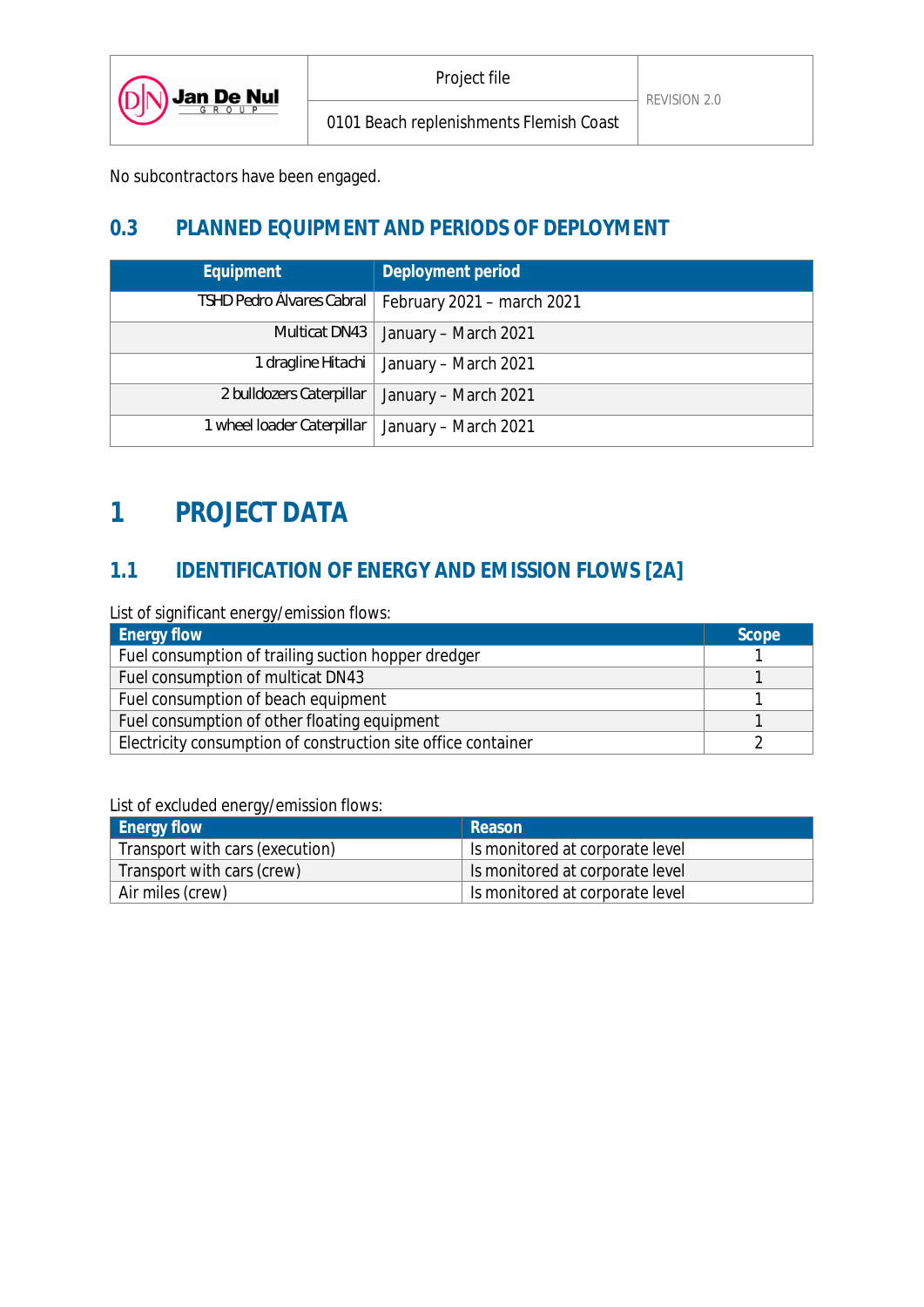

#### **1.2 CO<sup>2</sup> FOOTPRINT AND TRENDS**

#### **1.2.1 REFERENCE CO2 FOOTPRINT**

On the basis of the tender calculation, a reference  $CO<sub>2</sub>$  footprint was drawn up:



#### **1.2.2 ACTUAL CO2 FOOTPRINT OF PROJECT**

The works have just been awarded and are expected to start in the February 2021. After completion of the works, the actual  $CO<sub>2</sub>$  footprint will be calculated.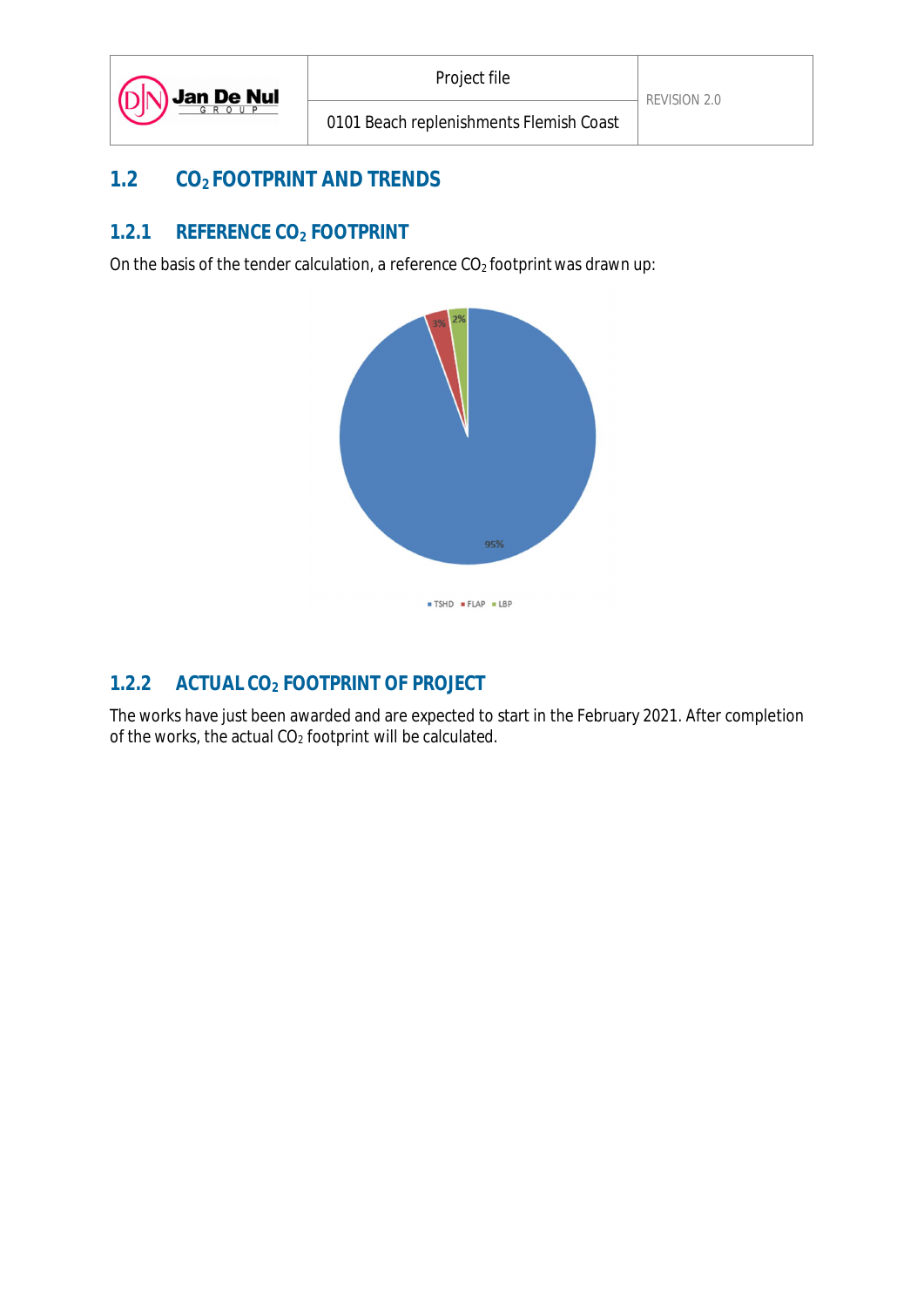

#### **1.2.3 COMPARISON EMISSION PROFILE ORGANISATION – PROJECT**

#### Emissieprofiel Bagger BENELUX



Emission profile Dredging Benelux

Fuel of vessels (Scope 1) Air miles (Scope 2)<br>Electricity (Scope 2) Commuting (Scope Commuting (Scope 3) Cabs (Scope 3)

The energy/emission profile of this project will be compared with the emission profile at corporate level for the dredging department Benelux.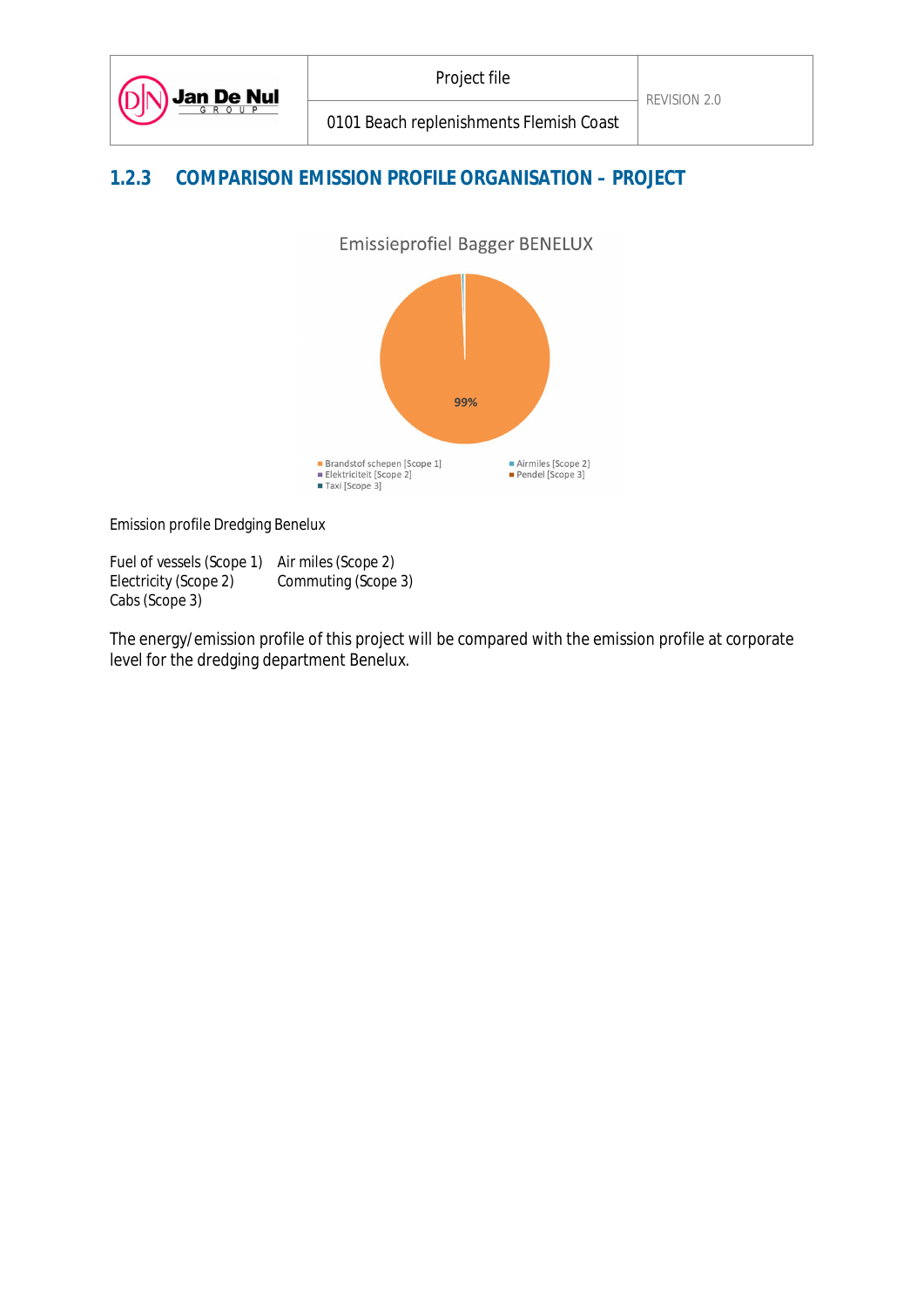

## **2 REDUCTION**

### **2.1 LIST OF REDUCTION MEASURES FOR THIS PROJECT**

| ID                         | <b>Title</b>                                                         | <b>Reduction measure</b>                                                                                                                                                                                                                                                                                                         | Implementation of reduction<br>measures on project                                                                                                                                                      |
|----------------------------|----------------------------------------------------------------------|----------------------------------------------------------------------------------------------------------------------------------------------------------------------------------------------------------------------------------------------------------------------------------------------------------------------------------|---------------------------------------------------------------------------------------------------------------------------------------------------------------------------------------------------------|
|                            | Alternative<br>fuels                                                 | Replacing fossil fuels with renewable<br>second generation biofuels can lead<br>to emission reductions of up to 90%.<br>The condition is developed supply<br>chain (mainly available in EU, less /<br>not ROW).                                                                                                                  | Trailing suction hopper dredger<br>Pedro Alvarez Cabral will carry<br>out this project using 100%<br>second-generation biofuels. This<br>reduces the ship's CO <sub>2</sub> emissions<br>by 80% to 90%. |
| $0101 -$<br>1              | Choice of<br>vessel                                                  | Considering an alternative vessel<br>selection at the start of the works >><br>the best vessel for the project must<br>be selected on the basis of emission<br>and $\epsilon$ .                                                                                                                                                  | Chosen for TSHD with larger<br>hopper volume and use of longer<br>sinker pipe (instead of smaller<br>hopper volume and shorter<br>sinker pipe).                                                         |
| $0101 -$<br>$\overline{2}$ | Optimisation<br>of shipping<br>route<br>extraction<br>$zone - beach$ | Optimisation of shipping route<br>extraction zone - beach/dump: all<br>technically feasible shipping routes<br>must be mapped, with additional<br>surveys where necessary to ensure<br>the shortest possible shipping route<br>in all circumstances (weather, tide,<br>daylight) ==> lowest emission.<br>Dredging away shallows. |                                                                                                                                                                                                         |
| $0101 -$<br>3              | Reduced<br>navigation<br>and anchoring<br>speed                      | Reduced navigation and anchoring<br>speed: particularly for BE<br>replenishments with 1 voyage/tide:<br>no need to navigate full speed and<br>then anchor, maintaining the most<br>economical speed is recommended                                                                                                               |                                                                                                                                                                                                         |
| $0101 -$<br>4              | Deploying<br>anchors in<br>case of strong<br>currents                | Deploying anchors in case of strong<br>currents: only do so if necessary,<br>otherwise not: reduction in CO <sub>2</sub> due<br>to positioning near anchor will<br>quickly eliminate possible reductions<br>because of extra manoeuvring of the<br>vessel                                                                        |                                                                                                                                                                                                         |
| $0101 -$<br>5              | Heavy<br>equipment                                                   | Heavy equipment is only used during<br>pressing works; beyond that, they<br>should be switched off as much as<br>possible to the extent feasible for<br>the work. Saving $CO2$ emissions by<br>hiring workmanship and outsourcing                                                                                                |                                                                                                                                                                                                         |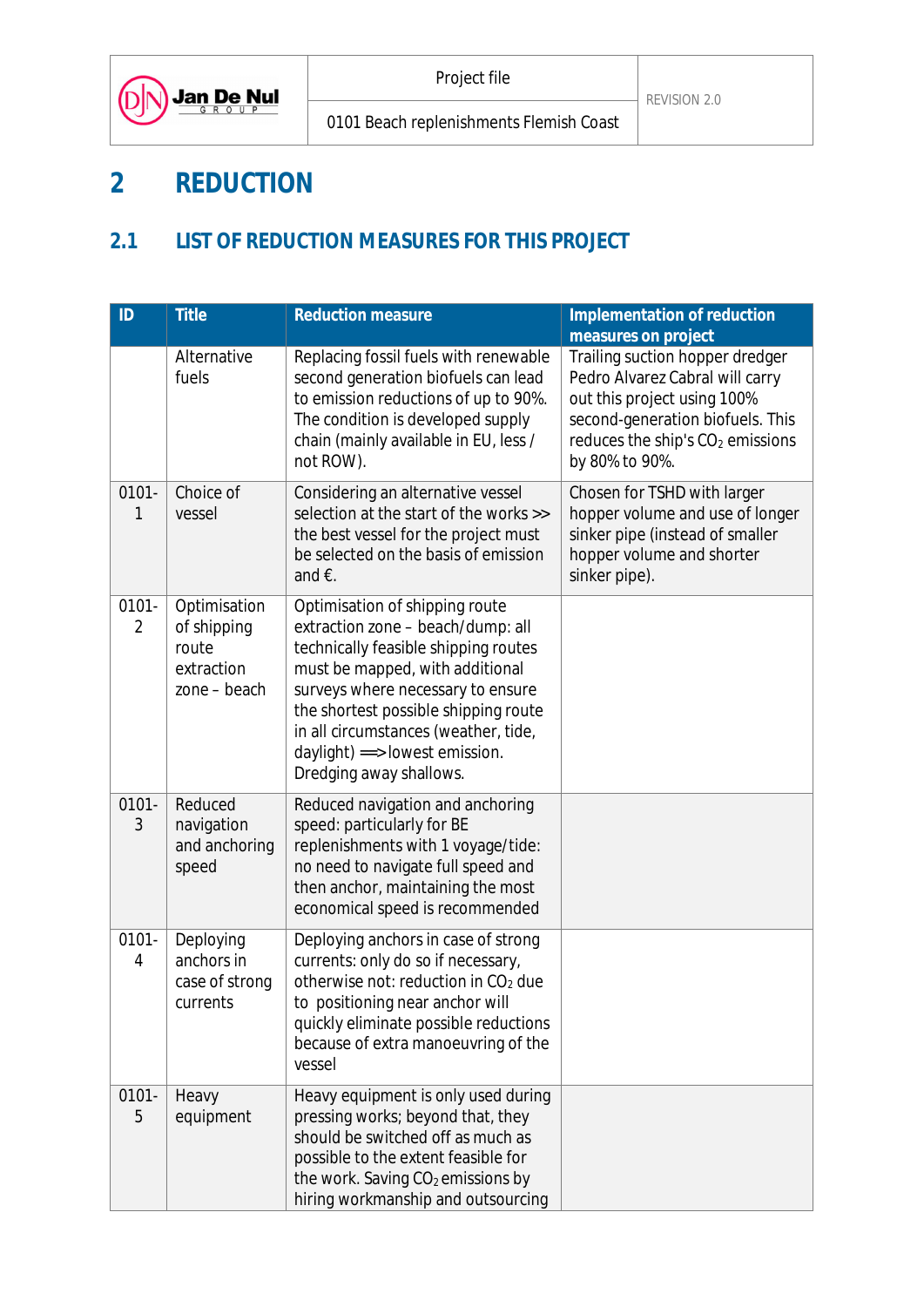

|                                           | works to subcontractors instead of<br>renting equipment.                                                                                        |                                                                                        |
|-------------------------------------------|-------------------------------------------------------------------------------------------------------------------------------------------------|----------------------------------------------------------------------------------------|
| Green energy                              | Purchase of green electricity and/or<br>quaranties of origine.                                                                                  | Office containers are supplied<br>with green electricity.                              |
| Heavy<br>equipment                        | Monitoring individual equipment on<br>fuel consumption and number of<br>operating hours.                                                        |                                                                                        |
| Heavy<br>equipment                        | Purchase more efficient and less<br>polluting equipment.                                                                                        | All beach heavy equipment meet<br>Tier IV of European emission<br>legislation.         |
| Heavy<br>equipment                        | Start-stop system on heavy<br>equipment.<br>Start-stop system used for > 75% of<br>the number of mobile machines<br>(cranes, excavators, etc.). | Machines automatically stop<br>after 15 minutes.                                       |
| Energy<br>reducing<br>office<br>container | All office containers used meet the<br>requirements of the 2012 Building<br>Decree for temporary buildings.                                     | Office containers used for<br>executive personnel are energy-<br>efficient containers. |

**Source: List of measures Jan De Nul**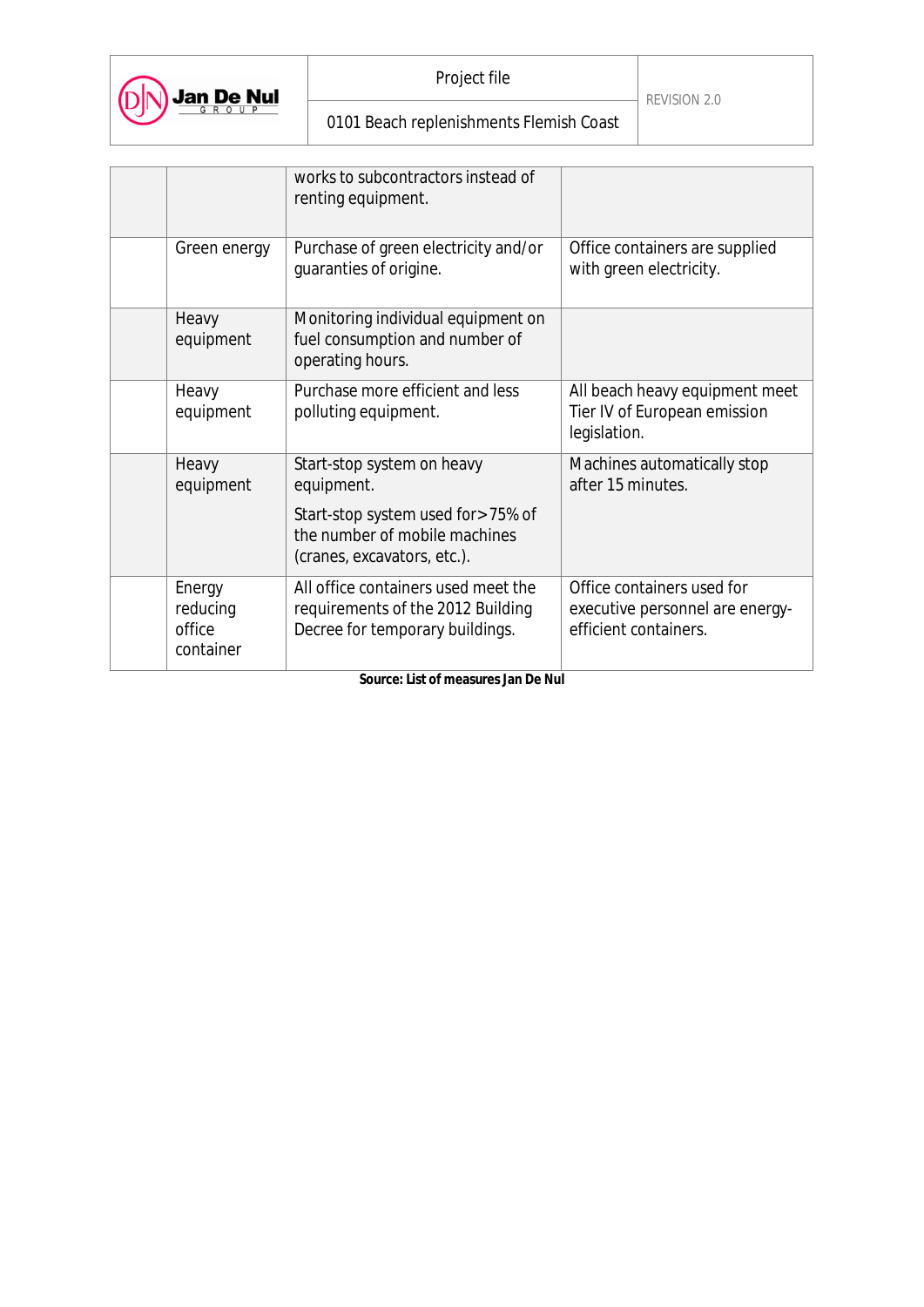

#### **2.2 OTHER MEASURES ONLY APPLICABLE TO THIS SPECIFIC PROJECT**

• Reduction of  $CO<sub>2</sub>$  emissions by at least 15% compared to tender;

The reduction measures that have so far only been specific to this project will be added to the crossdepartmental list of measures for Jan De Nul. In this way, they will be considered for all upcoming projects (with award advantage).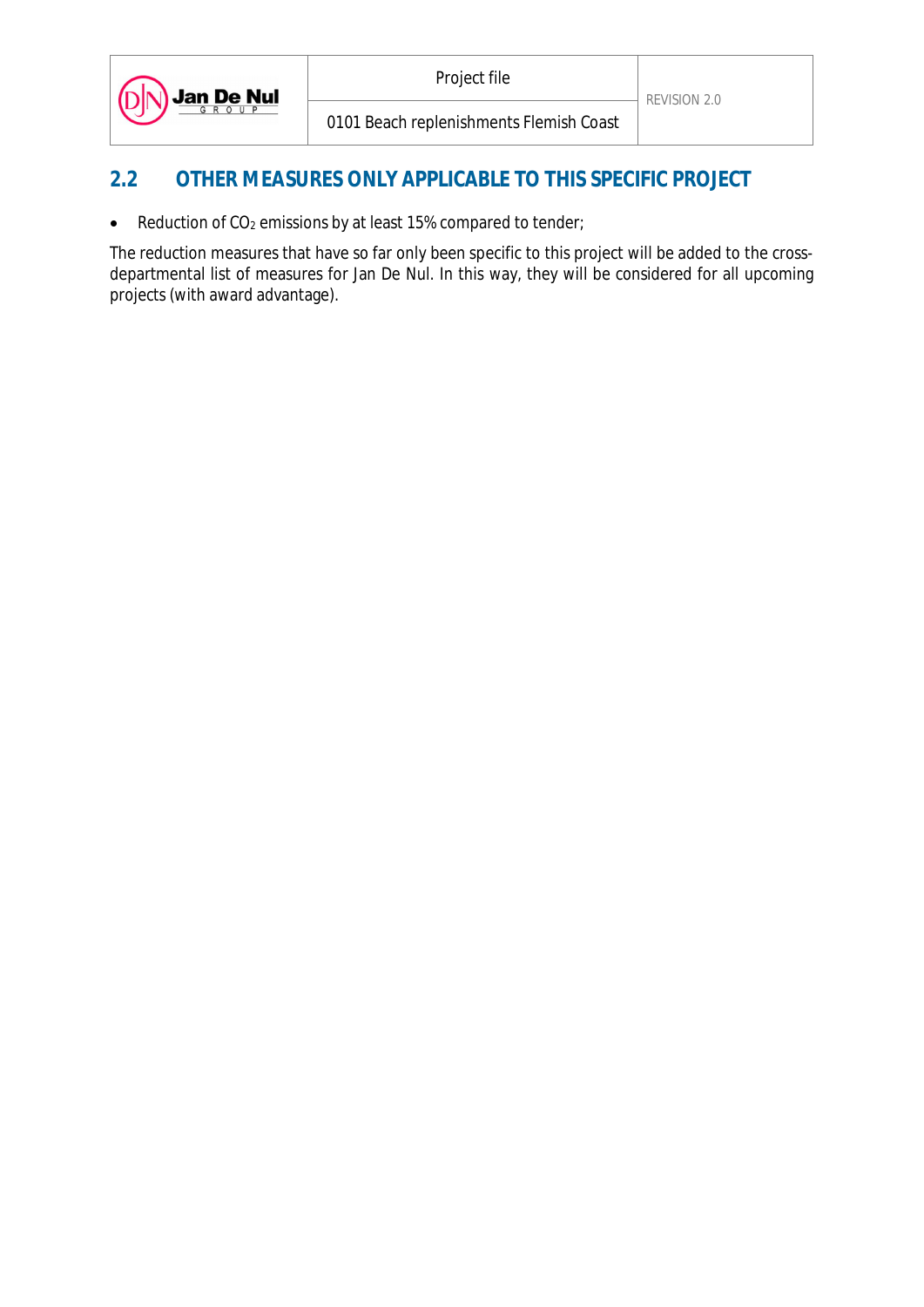

### **3 TRANSPARENCY**

For the communication on our  $CO<sub>2</sub>$  performance for the entire Benelux, we refer to the crossdepartmental communication plan <<  $CO<sub>2</sub>PL-Jan$  De Nul-3C2 – Communication plan >>.

Specifically for this project, we will also communicate on the  $CO<sub>2</sub>$  performance, both internally and externally. The form of communication, stakeholders, parties responsible and frequencies are summarised in the tables below.

#### **3.1 INTERNALLY:**

| Form of<br>communication          | <b>Stakeholders</b>                 | Party responsible            | Frequency                    |
|-----------------------------------|-------------------------------------|------------------------------|------------------------------|
| Project introduction              | Name & personnel                    | Employee performing the task | At the start of<br>the works |
| Toolbox meetings                  | Name & personnel                    | Employee performing the task | Monthly                      |
| Monthly report                    | On-site project<br>team             | Employee performing the task | Monthly                      |
| <b>BNL</b> project meeting        | Project team BNL                    | Employee performing the task | Half-yearly                  |
| Feedback in steering<br>committee | Steering group<br><b>BNL BAGGER</b> | Head of department           | Monthly                      |

#### **3.2 EXTERNALLY:**

| Form of communication                                                             | <b>Stakeholders</b>        | Party responsible                             | Frequency                    |
|-----------------------------------------------------------------------------------|----------------------------|-----------------------------------------------|------------------------------|
| Project reporting                                                                 | Client                     | Project Manager                               | Upon delivery                |
| Publication of this project<br>report on the JDN website                          | Interested<br>stakeholders | Energy &<br><b>Emissions QHSSE</b><br>Advisor | Half-yearly                  |
| Posting by means of banners &<br>Heras information panels on the<br>project beach | Interested<br>stakeholders | Employee<br>performing the<br>task            | Continuously                 |
| Social media: Linkedin,<br>Instagram, Facebook **                                 | Interested<br>stakeholders | Head of<br>department                         | ca. 2x / project<br>duration |
| Experience center                                                                 | Interested<br>stakeholders | Operational<br>superintendent                 | Continuously                 |